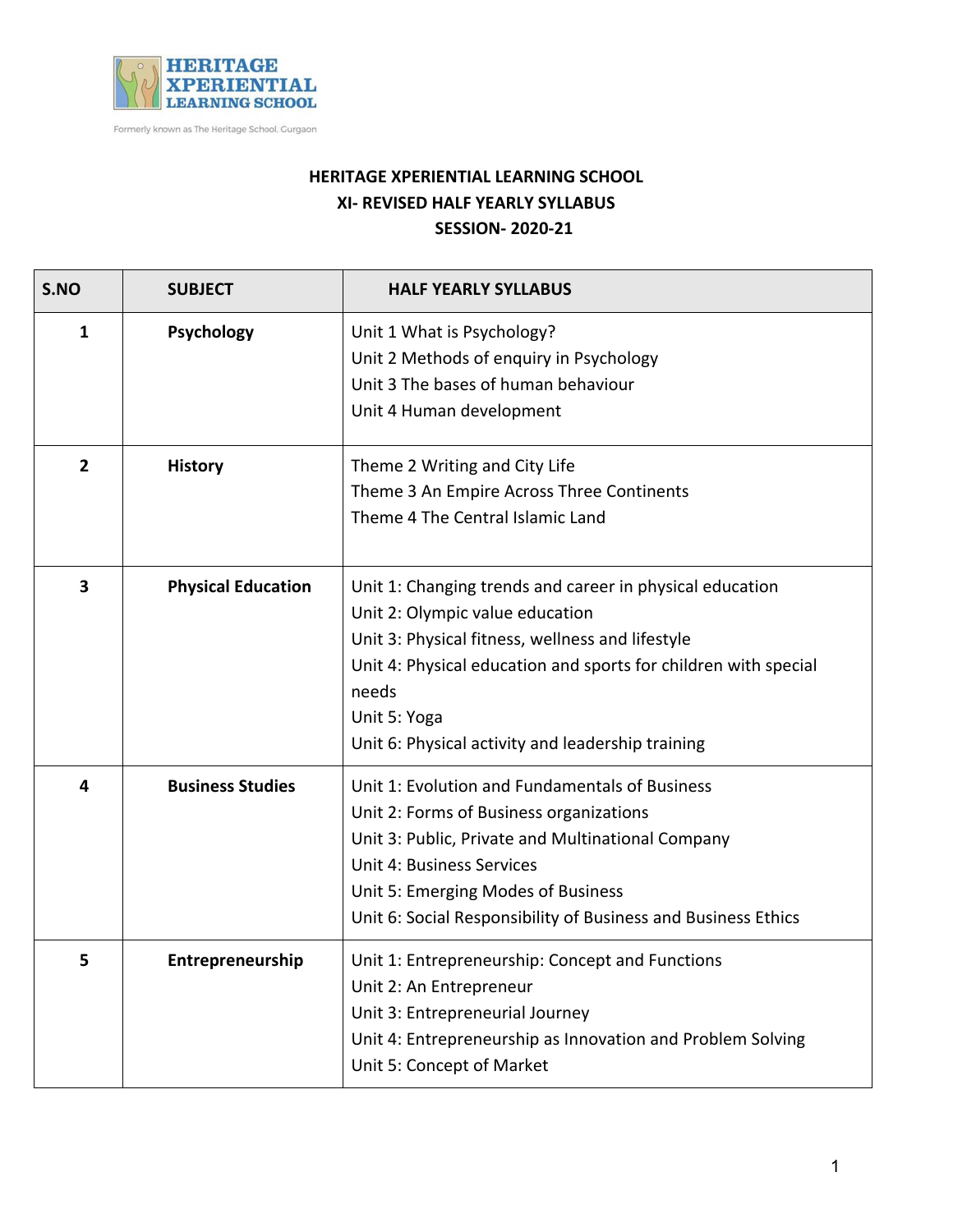| 6                       | <b>Physics</b>     | Chapter-2: Units and Measurements<br>Chapter-3: Motion in a Straight Line<br>Chapter-4: Motion in a Plane<br>Chapter-5: Laws of Motion<br>Chapter-6: Work, Energy and Power                                                                         |
|-------------------------|--------------------|-----------------------------------------------------------------------------------------------------------------------------------------------------------------------------------------------------------------------------------------------------|
| $\overline{\mathbf{z}}$ | <b>Mathematics</b> | 1.Sets<br>2. Trigonometric functions<br>3. Complex numbers and Quadratic equations<br>4. Permutation and combination<br>5. Binomial Theorem<br>6. Sequences and series<br>7. Probability                                                            |
| 8                       | <b>Biology</b>     | 1. Cell structure and function<br>2. Biomolecules<br>3. Cell cycle and Cell division<br>4. Biological classification<br>5. Plant kingdom<br>6. Animal kingdom<br>7. Morphology in flowering plants<br>8. Structural organisation in animals         |
| 9                       | <b>Painting</b>    | Unit 1<br>(b) Pre-Historic rock paintings and art of Indus.<br>Unit 2<br>Buddhist, Jain and Hindu Art.                                                                                                                                              |
| 10                      | Chemistry          | Unit 1- Some Basic Concepts of Chemistry<br>Unit 2- Structure of Atom<br>Unit 3-Classification of Elements and Periodicity in Properties<br>Unit 4- Chemical Bonding and Molecular Structure<br>Unit 5- States of Matter<br>Unit 6- Redox Reactions |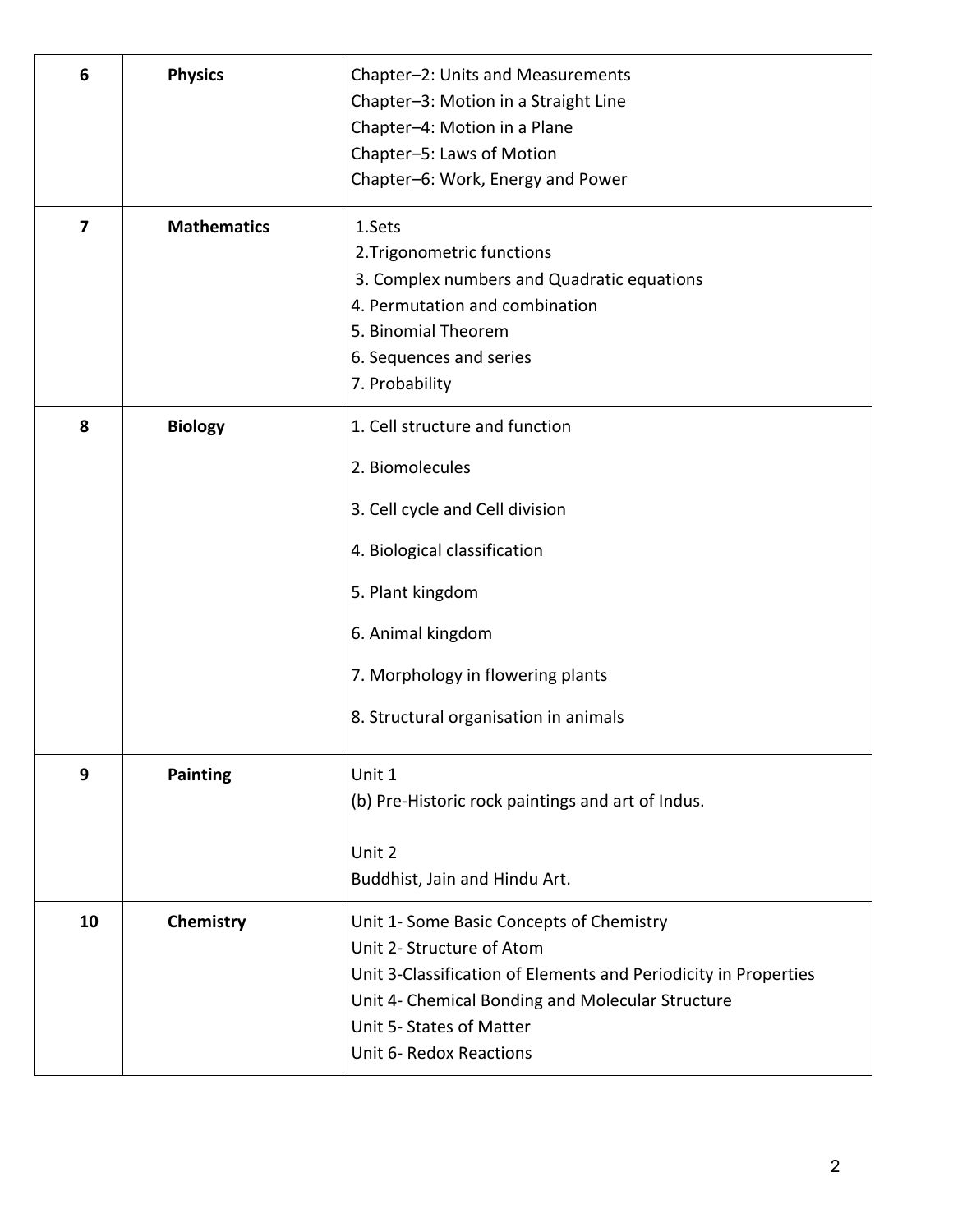| 11 | <b>Accountancy</b>         | 1. Introduction to Accounting<br>2. Basic Accounting Terms<br>3. Theory Base of Accounting<br>4. Bases of Accounting<br>5. Accounting Equation<br>6. Accounting Procedures - Rules of debit & Credit<br>7. Origin of Transactions - Source Documents and preparation of<br>vouchers<br>8. Journal<br>9. Ledger<br>10. Special Purpose Books I - Cash Book<br>11. Special Purpose Books II - Other Books<br>12. Bank Reconciliation Statement<br>13. Trial Balance<br>14. Financial Statements of Sole proprietorship<br>15. Adjustments in Preparation of Financial Statements |
|----|----------------------------|--------------------------------------------------------------------------------------------------------------------------------------------------------------------------------------------------------------------------------------------------------------------------------------------------------------------------------------------------------------------------------------------------------------------------------------------------------------------------------------------------------------------------------------------------------------------------------|
| 12 | <b>Political Science</b>   | Book-I<br>Ch-1 Constitution<br>Ch 2 Elections and Representation<br>Ch-3 Executive<br>Ch-4 Legislature<br>Book-II<br>Ch-1 Introduction to Political theory<br>Ch-2 Freedom<br>Ch-3 Equality<br>Ch-4 Social Justice.<br>Ch-5 Right                                                                                                                                                                                                                                                                                                                                              |
| 13 | <b>Applied Mathematics</b> | Unit I: Numbers, Quantification and Numerical Applications<br>Unit II: Algebra<br>Unit III: Mathematical and Logical Reasoning<br>Unit V: Probability<br>Unit VIII: Coordinate Geometry                                                                                                                                                                                                                                                                                                                                                                                        |
| 14 | Sociology                  | Ch 1 Sociology and society<br>Ch 2 Terms, Concepts and their use in Sociology<br>Ch 3 Understanding Social Institutions<br>Ch 4 Culture and Socialisation                                                                                                                                                                                                                                                                                                                                                                                                                      |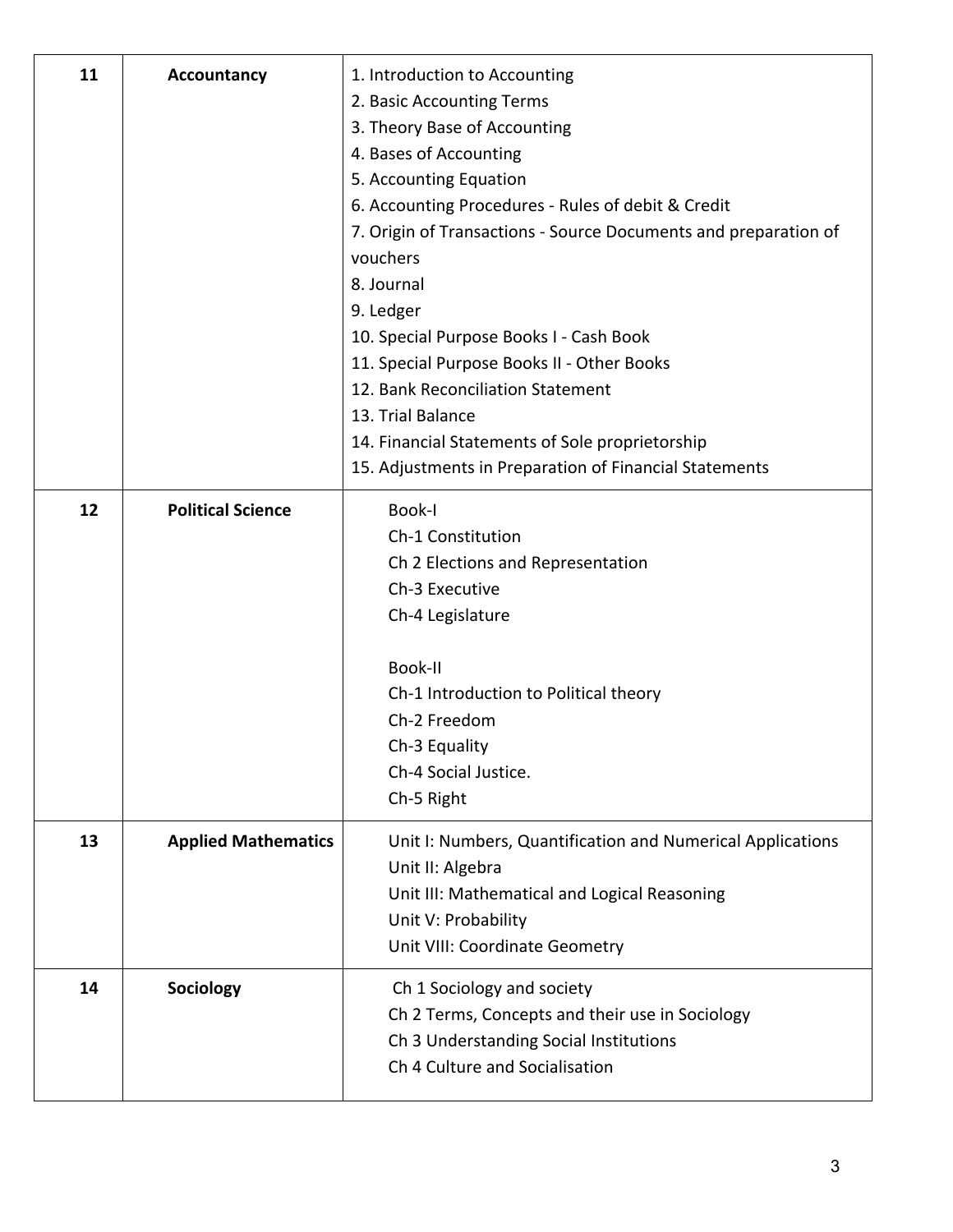| 15 | <b>Economics</b>    | <b>Part A: Statistics for Economics</b>                                      |
|----|---------------------|------------------------------------------------------------------------------|
|    |                     | Unit 1: Introduction                                                         |
|    |                     | Ch 1 - Economics: An introduction                                            |
|    |                     | Ch 2 - Meaning, Scope and Importance of Statistics                           |
|    |                     | Unit 2: Collection, Organisation and Presentation of Data                    |
|    |                     | Ch 3 - Collection of data                                                    |
|    |                     | Ch 4 - Organisation of data                                                  |
|    |                     | Ch 5 - Tabular Presentation                                                  |
|    |                     | Ch 6 - Diagrammatic Presentation                                             |
|    |                     | Ch 7 - Graphic Presentation                                                  |
|    |                     | Unit 3: Statistical Tools and Interpretation                                 |
|    |                     | Ch 8 - Measures of Central Tendency - Arithmetic Mean                        |
|    |                     | Ch 9 - Measures of Central Tendency - Median and Mode                        |
|    |                     | Part B: Introductory Microeconomics                                          |
|    |                     | Unit 4 - Introduction                                                        |
|    |                     | Unit 5 - Consumer's Equilibrium and Demand                                   |
|    |                     | - Consumer's equilibrium (utility analysis and indifference curve            |
|    |                     | analysis)                                                                    |
|    |                     | - Theory of Demand                                                           |
|    |                     | - Price Elasticity of Demand                                                 |
| 16 | <b>Home Science</b> |                                                                              |
|    |                     | Unit II: Understanding oneself: Adolescence                                  |
|    |                     | Ch.- Understanding the Self                                                  |
|    |                     | Ch.- Food, Nutrition, Health and Fitness<br>Ch. - Management of Resources    |
|    |                     | Ch.- Fabric Around us                                                        |
|    |                     |                                                                              |
|    |                     | Unit III: Understating family, community and society                         |
|    |                     | Ch. - Concerns and needs in diverse contexts:                                |
|    |                     | a. Nutrition, Health and Hygiene<br>b. Resources Availability and Management |
|    |                     |                                                                              |
|    |                     | Unit V: Adulthood                                                            |
|    |                     | Ch.- Health and Wellness                                                     |
|    |                     |                                                                              |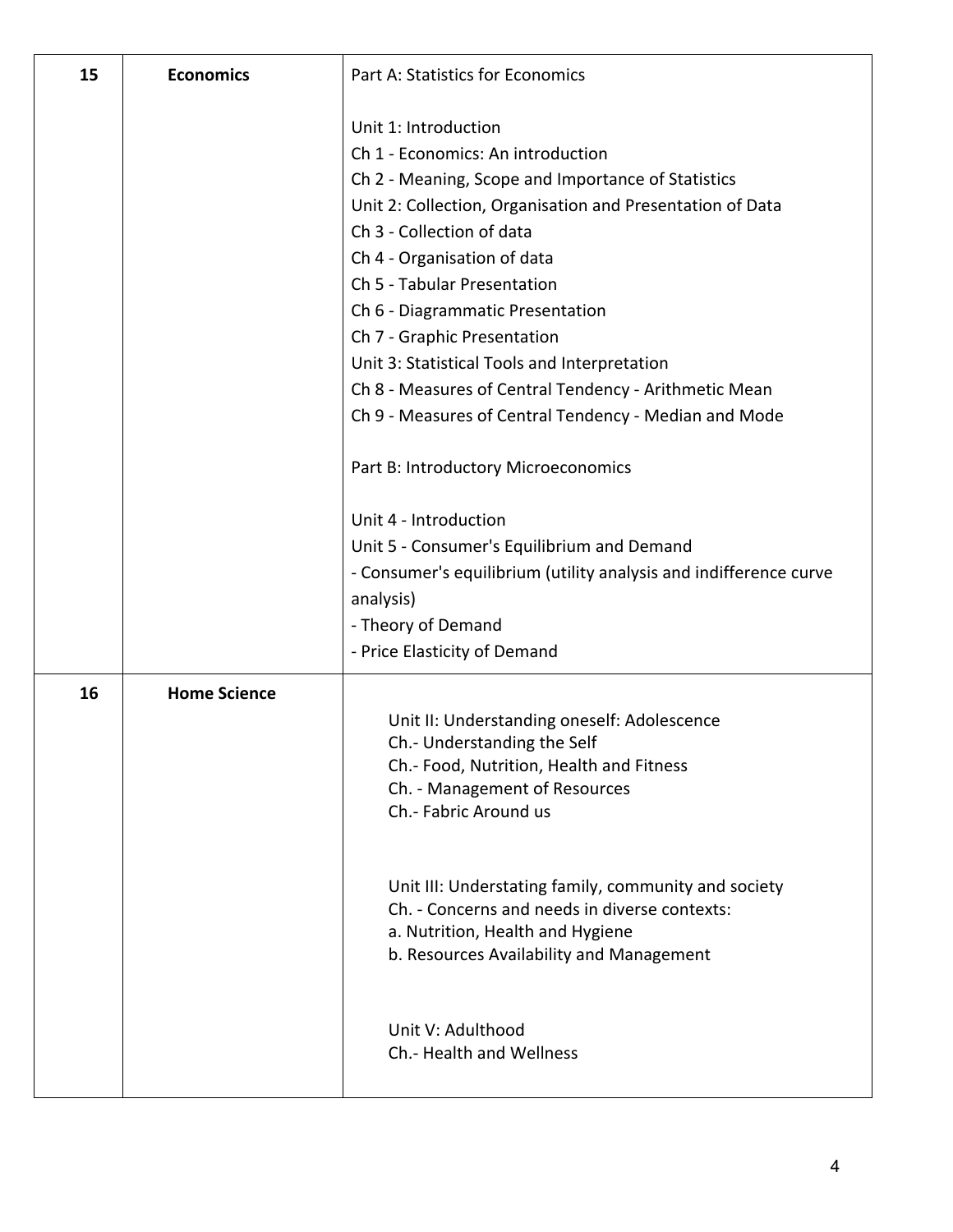| 17 | <b>English</b>          | <b>READING</b>                                                     |
|----|-------------------------|--------------------------------------------------------------------|
|    |                         | <b>Comprehension Practice</b><br>Note making                       |
|    |                         | <b>WRITING</b>                                                     |
|    |                         | <b>Notice</b><br>Poster                                            |
|    |                         | Letter of Complaint<br>Letter of Placing an Order                  |
|    |                         | Letter of Enquiry and Reply                                        |
|    |                         | Letter to the Editor                                               |
|    |                         | Speech<br>Debate                                                   |
|    |                         |                                                                    |
|    |                         | <b>LITERATURE</b>                                                  |
|    |                         | Lamb to the Slaughter                                              |
|    |                         | Leaf by Niggle<br><b>One Thousand Dollars</b>                      |
|    |                         | A Photograph                                                       |
|    |                         | Tagore's poems                                                     |
|    |                         | Train to Pakistan                                                  |
| 18 | <b>Computer Science</b> | Unit I: Computer Systems and Organisation                          |
|    |                         | Topics:<br>1. Basic computer organization                          |
|    |                         | 2. Types of software                                               |
|    |                         | 3. Memory Units                                                    |
|    |                         | 4. Boolean logic                                                   |
|    |                         | 5. Number System                                                   |
|    |                         | 6. Encoding Schemes                                                |
|    |                         | 7. Concept of Compiler and Interpreter<br>8. Operating System (OS) |
|    |                         |                                                                    |
|    |                         | Unit II: Computational Thinking and Programming - 1<br>Topics:     |
|    |                         | 1. Problem solving: understanding algorithms and flow charts       |
|    |                         | 2. Features of Python, Python Character Set, Token &               |
|    |                         | Identifiers, Keywords, Literals, Delimiters, Operators.            |